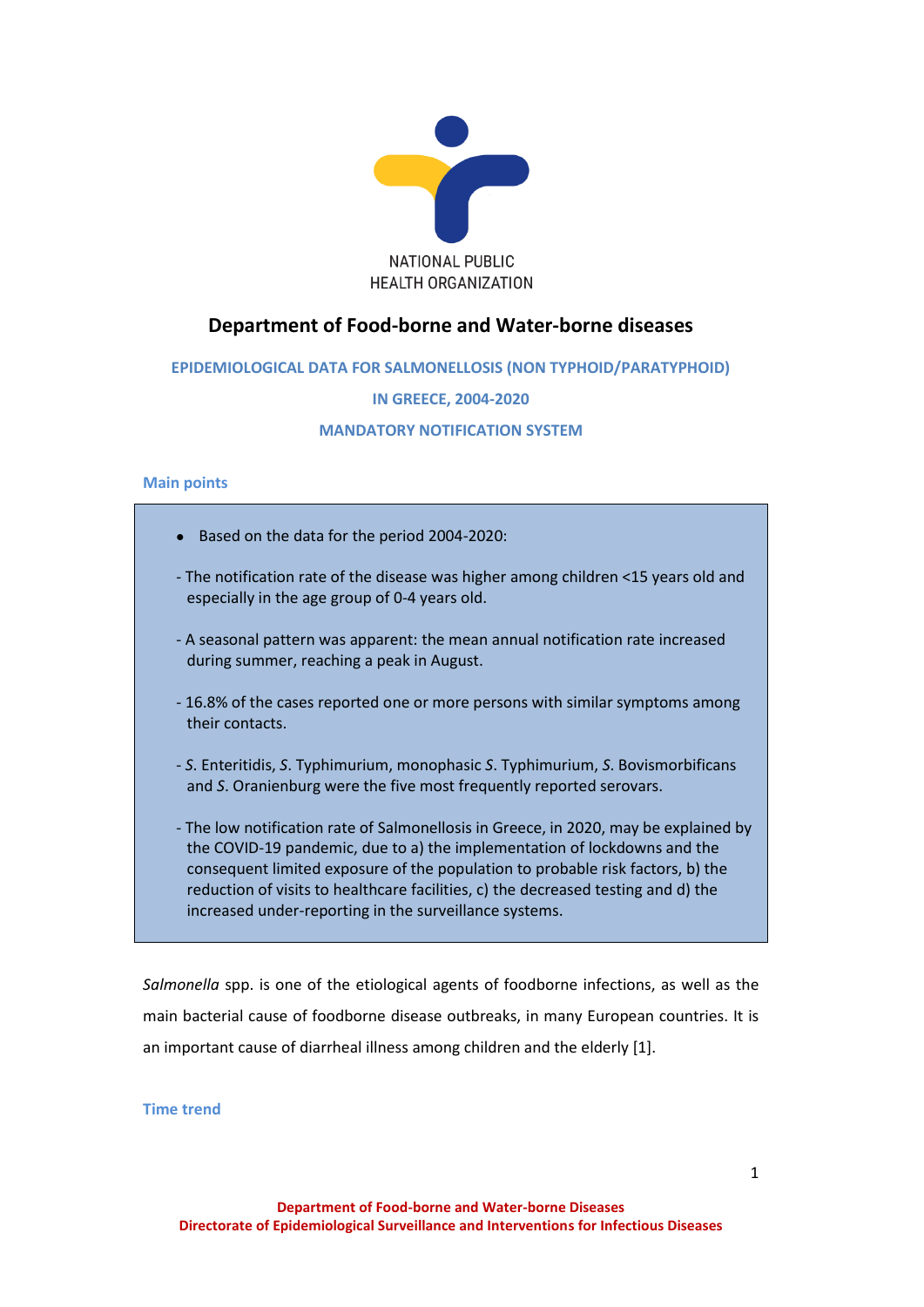During 2004-2020, 10,707 salmonellosis cases were reported in Greece. The annual number of reported cases is presented in **Table 1**. The mean annual notification rate of salmonellosis was 5.7 cases per 100,000 population (SD: 2.55). The temporal distribution of salmonellosis notification rate is depicted in **Graph 1**. In time series analysis a statistically significant decreasing trend of the salmonellosis notification rate was observed during this period (IRR = 0.99, CI = 0.9953-0.9985, P <0.001).

## **Age and gender distribution**

For the period 2004-2020, the disease was more frequently reported among children, especially in the 0-4 years age group (**Graph 2**). In this age group, the mean annual notification rate was 45/100,000 population, whereas it was less than 14/100,000 in the rest of the population. The notification rate among males and females was 6.1 and 8.1 cases per 100,000 population, respectively.

#### **Seasonality**

There was an apparent seasonal pattern of the disease frequency, with the mean annual notification rate for 2004-2020 increasing during summer, reaching a peak in August and gradually decreasing in autumn (**Graph 3**).

#### **Geographical distribution**

The geographical area of Northern Aegean islands had the highest mean annual notification rate (9/100,000 population) and Southern Aegean the lowest (3/100,000 population). **Figure 1** depicts the mean annual notification rate of salmonellosis by region for the period 2004-2020.

#### **Laboratory data**

The proportion of *Salmonella* serovars (out of the total number of identified serovars), for the period 2004-2020, is depicted in **Graph 4**. *Salmonella* Enteritidis, *S*. Typhimurium, monophasic *S*. Typhimurium, *S*. Bovismorbificans and *S*. Oranienburg were the most frequently identified serovars. The frequency of the reported serovars for the 17-year period is presented in **Table 2**.

It should be noted that the presented data here regard the cases reported via the mandatory notification system. For some of them the respective information from the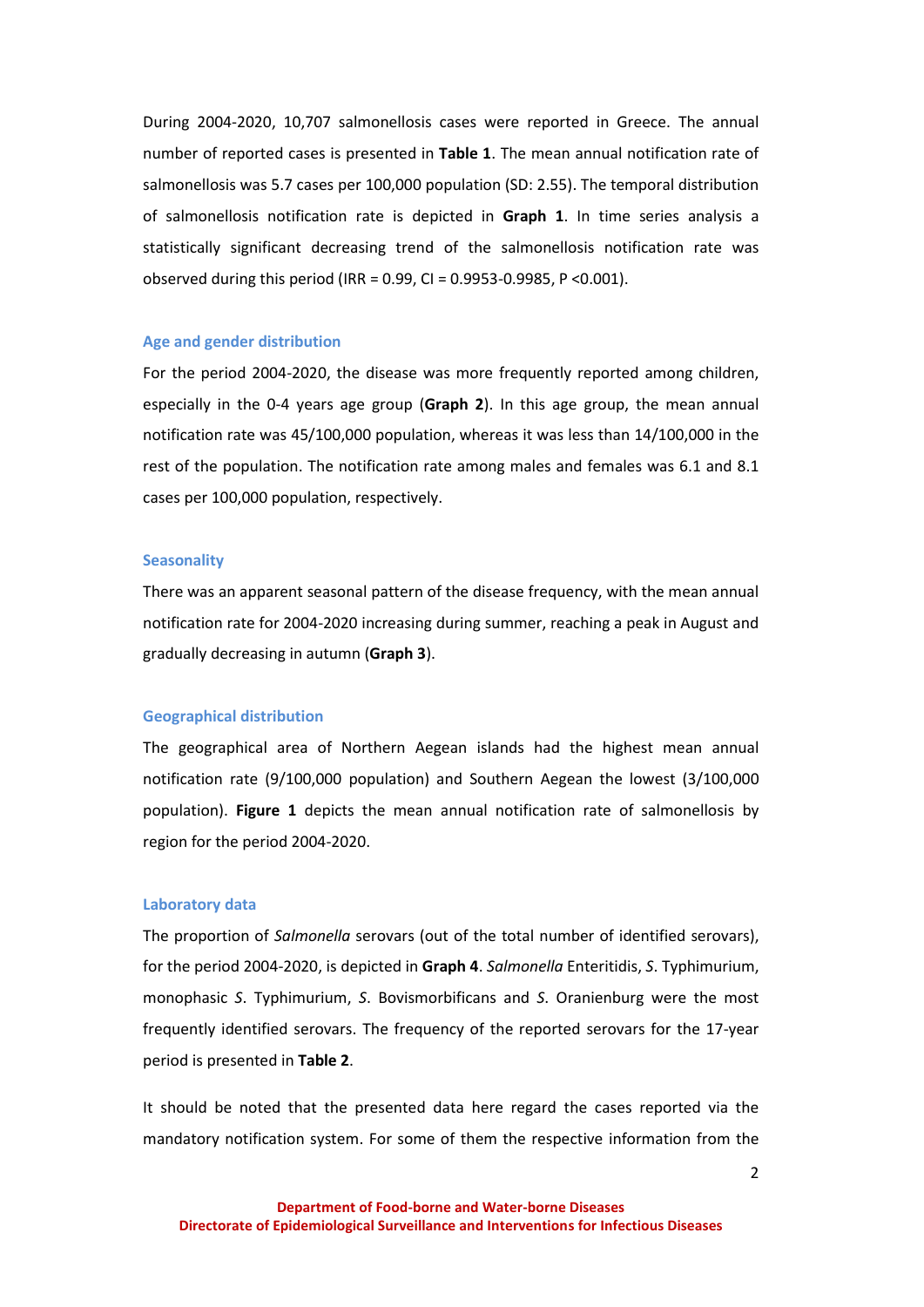Reference Laboratory is available while for others it is not. Data on the total number of isolates serotyped at the Reference Laboratory can be found at: [http://www.mednet.gr/whonet/.](http://www.mednet.gr/whonet/)

### **Risk/Protective factors**

During the period 2004-2019, 16.8% of the notified cases reported the presence of at least one person with similar symptoms among their contacts, whereas 274 (3%) reported they had travelled abroad within the incubation period.

### **Conclusion**

The mean notification rate in the EU and EEA/EFTA countries was 20 cases per 100,000 population for the year 2019 [2]. The decreasing trend of salmonellosis notification rate, in previous years, can probably be attributed, to the actual decrease of the disease incidence, which was a common finding among EU countries [2]. This decrease could be possibly explained by the implementation of the national salmonella control programmes in the different poultry species (breeding, laying and broiler hens of *Gallus gallus*, as well as breeding and fattening turkeys), which was initiated in Greece in 2007 in compliance with the requirements of EU Regulation No 2160/2003. The aim of these programmes is to reduce the prevalence of specific *Salmonella* serotypes (targeted *Salmonella* serotypes) that have an important impact on public health. These serotypes are *S.* Enteritidis and *S.* Typhimurium (including monophasic *S.* Typhimurium) and the programmes' objectives are achieved through the implementation of intensive surveillance of the disease in the different poultry species and the application of restrictive measures during the disposal of products (meat and eggs) originating from infected flocks.

The fact that *S*. Enteritidis, *S.* Typhimurium and monophasic *S*. Typhimurium were the most frequently reported *Salmonella* serovars in humans is in accordance with the findings of other European countries [2,3]. The reported increase of monophasic *S*. Typhimurium in 2017 can be partially explained by two outbreaks caused by this serovar [4].

The seasonality pattern of the disease occurrence is also consistent with the findings from other European countries [2]. Finally, the number of salmonellosis outbreaks notified during 2004-2020 was significantly lower than that expected based on the high percentage of notified cases linked to other cases.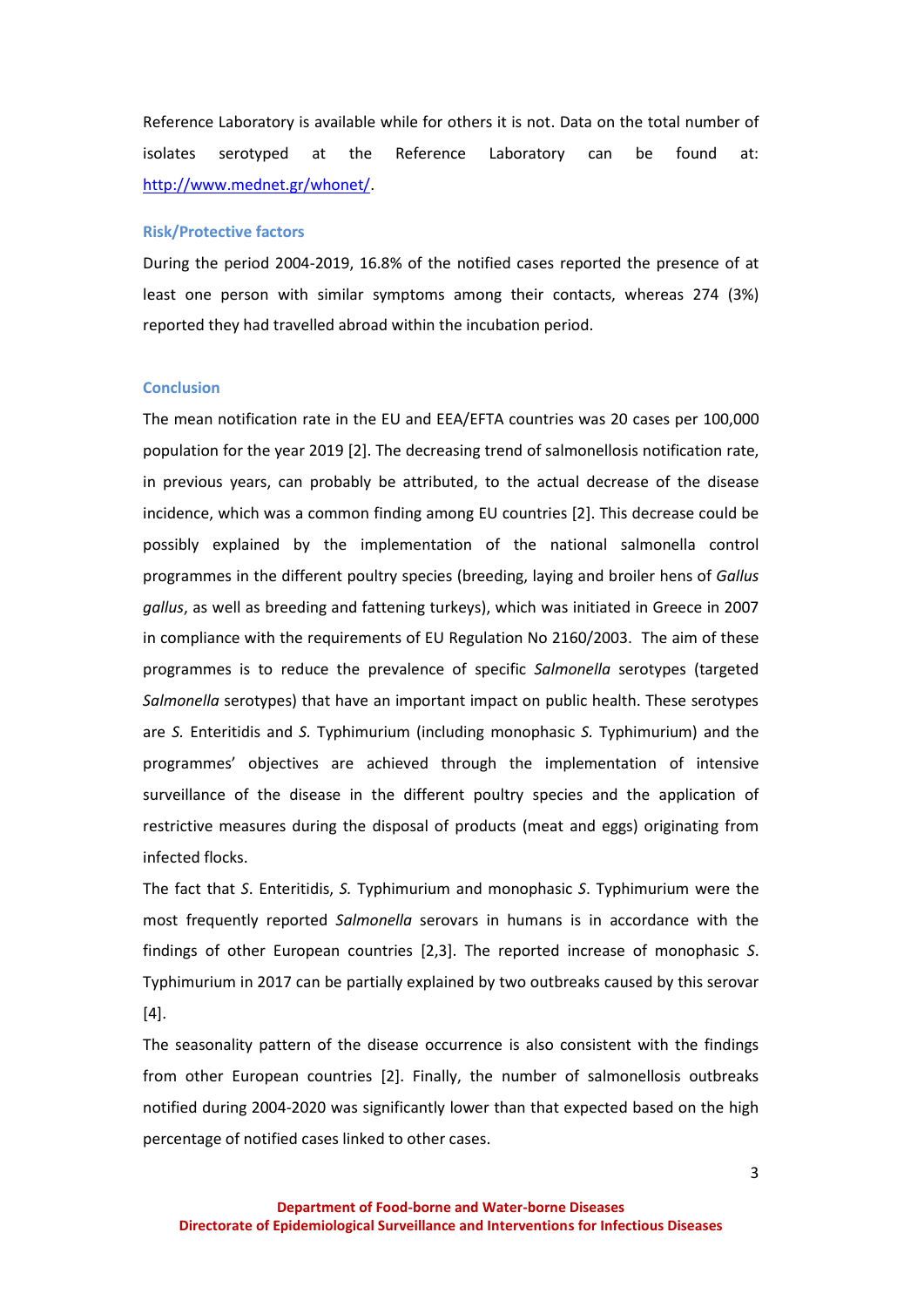The decrease in Salmonellosis notification rate in 2020 may be explained by COVID-19 pandemic. Restaurants were closed for a long time due to implementation of lockdowns, therefore population's exposure to probable risk factors was limited. Moreover, people may not have visited healthcare facilities due to the fear of contracting COVID-19. Additionally, the laboratory testing for the diagnosis of the disease may have decreased and at the same time the under-reporting in the surveillance systems may have increased.

### **References**

1. Heymann D, MD. Control of Communicable Diseases Manual. 20th Edition, 2015, American Public Health Association.

2. European Centre for Disease Prevention and Control. Surveillance Atlas of Infectious Diseases. Salmonellosis - Data by Country and Year. Current time period: 2019. Available online[: http://atlas.ecdc.europa.eu/public/index.aspx](http://atlas.ecdc.europa.eu/public/index.aspx)

3. EFSA and ECDC (European Food Safety Authority and European Centre for Disease Prevention and Control), 2021. The European Union One Health 2019 Zoonoses Report. EFSA Journal 2021;19(2):6406, 286 pp[. https://doi.org/10.2903/j.efsa.2021.6406](https://doi.org/10.2903/j.efsa.2021.6406)

4. Mandilara G, Sideroglou T, Chrysostomou A, Rentifis I, Papadopoulos T, Polemis M, Tzani M, Tryfinopoulou K, Mellou K. The Rising Burden of Salmonellosis Caused by Monophasic *Salmonella* Typhimurium (1,4,[5],12:i:-) in Greece and New Food Vehicles. Antibiotics (Basel). 2021 Feb 13;10(2):185. doi: 10.3390/antibiotics10020185.

**Table 1.** Number of notified cases of salmonellosis per year, Mandatory Notification System, Greece, 2004-2020.

| Year  | <b>Number of cases</b> |  |  |  |
|-------|------------------------|--|--|--|
| 2004  | 1,327                  |  |  |  |
| 2005  | 1,062                  |  |  |  |
| 2006  | 886                    |  |  |  |
| 2007  | 708                    |  |  |  |
| 2008  | 810                    |  |  |  |
| 2009  | 406                    |  |  |  |
| 2010* | 299                    |  |  |  |
| 2011  | 471                    |  |  |  |
| 2012  | 404                    |  |  |  |
| 2013  | 417                    |  |  |  |
| 2014  | 349                    |  |  |  |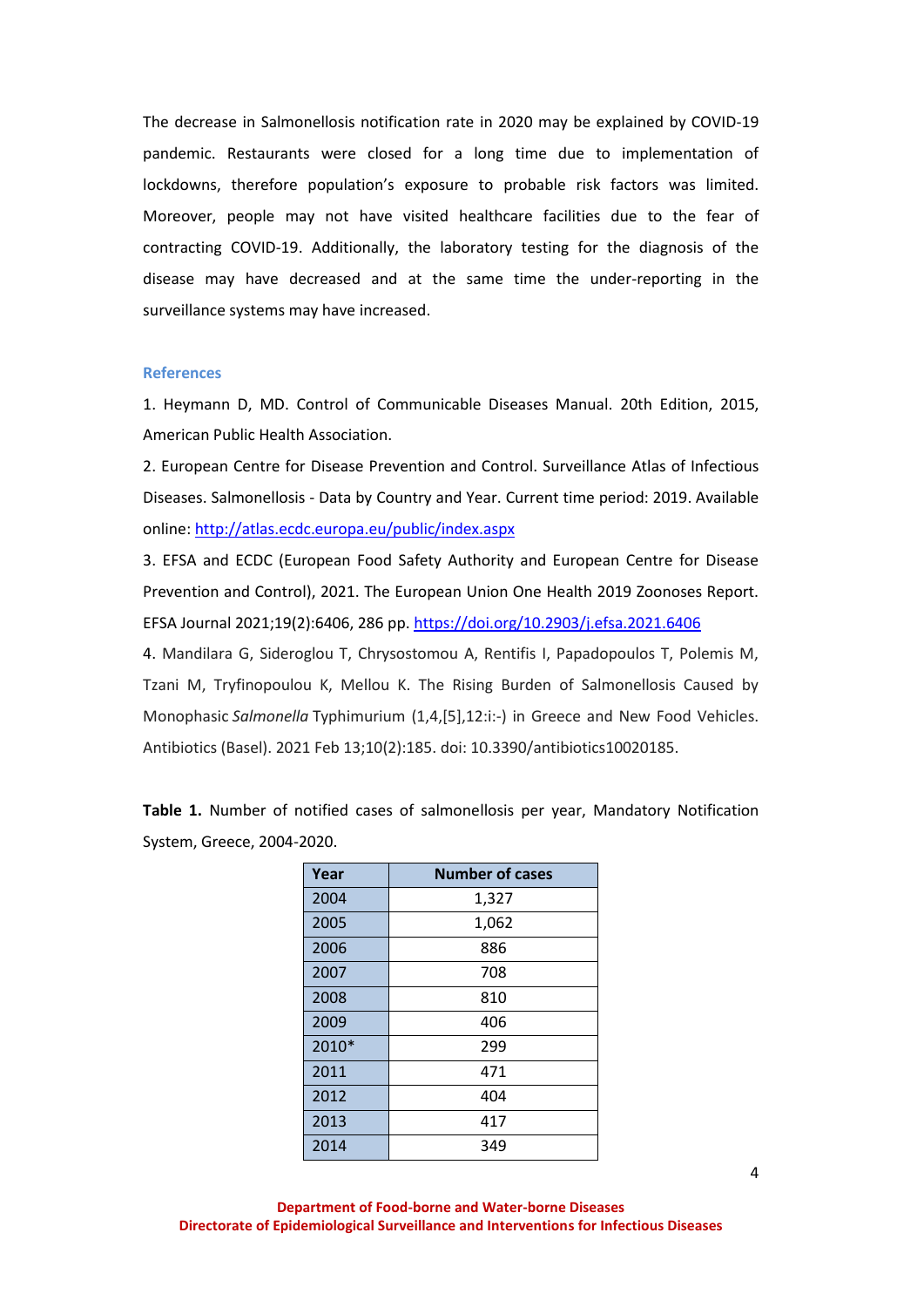| Year         | <b>Number of cases</b> |  |  |  |  |
|--------------|------------------------|--|--|--|--|
| 2015         | 465                    |  |  |  |  |
| 2016         | 750                    |  |  |  |  |
| 2017         | 677                    |  |  |  |  |
| 2018         | 652                    |  |  |  |  |
| 2019         | 643                    |  |  |  |  |
| 2020         | 381                    |  |  |  |  |
| <b>Total</b> | 10,707                 |  |  |  |  |

\*The second semester of 2010 an effort for strengthening salmonellosis notification to MNS initiated.



**Graph 1.** Time trend of salmonellosis notification rate, Mandatory Notification System, Greece, 2004-2020.

\**The second semester of 2010 an effort for strengthening salmonellosis notification to MNS started.*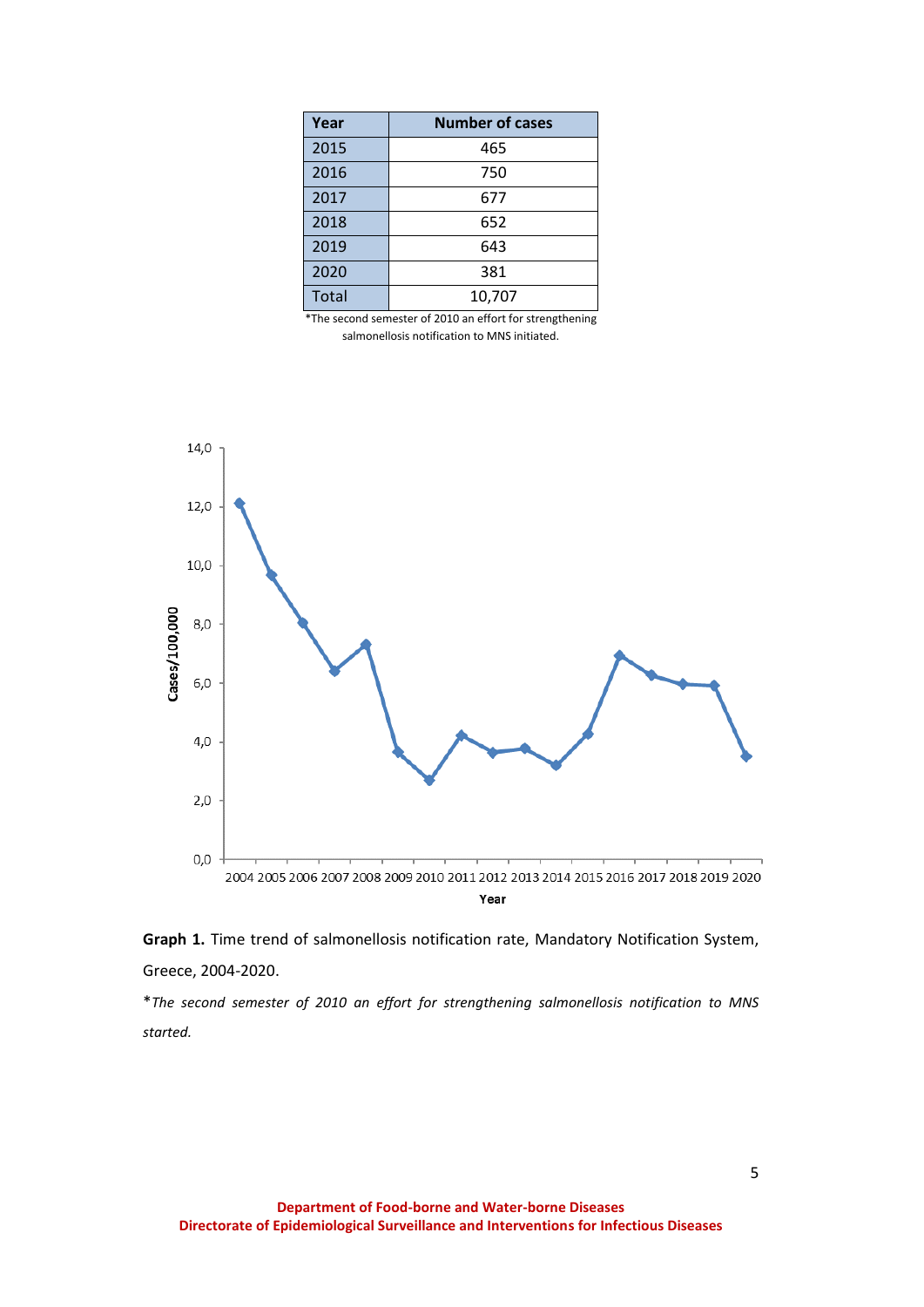

**Graph 2.** Annual notification rate (cases/100,000 population) of salmonellosis by age group, Mandatory Notification System, Greece, 2004-2020.



**Graph 3.** Mean annual notification rate (cases/100,000 population) of salmonellosis by month, Mandatory Notification System, Greece, 2004-2020.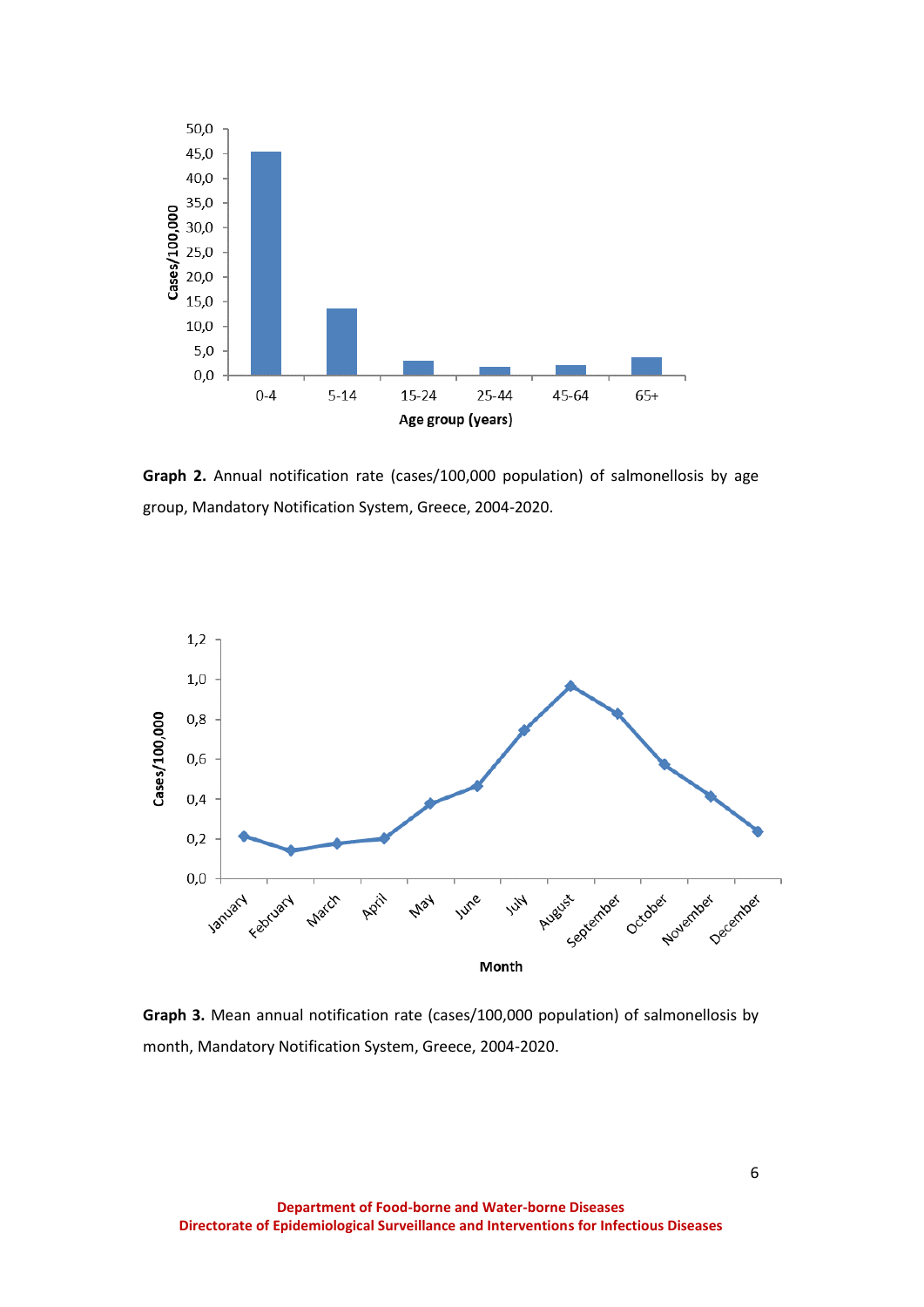

**Figure 1**. Mean annual notification rate (cases/100,000 population) of salmonellosis by region, Mandatory Notification System, Greece, 2004-2020.



**Graph 4.** Annual percentage of identified *S*. Enteritidis, *S*. Typhimurium, monophasic *S*. Typhimurium, *S*. Bovismorbificans, *S*. Oranienburg and other serovars, Mandatory Notification System & National Reference Centre for *Salmonella* and *Shigella*, Greece, 2004-2020.